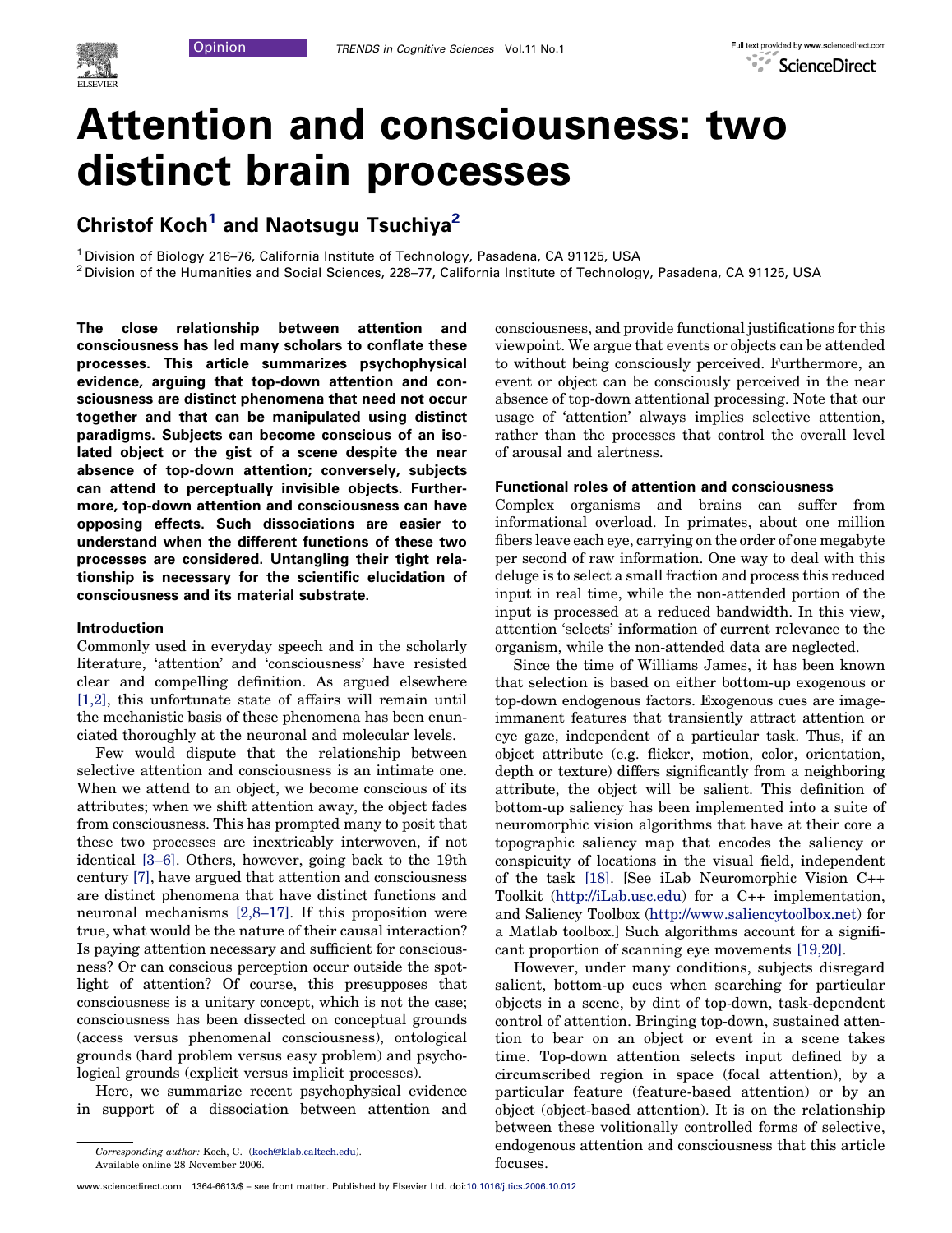<span id="page-1-0"></span>Consciousness is surmised to have substantially different functions from attention. These include summarizing all information that pertains to the current state of the organism and its environment and ensuring this compact summary is accessible to the planning areas of the brain, and also detecting anomalies and errors, decision making, language, inferring the internal state of other animals, setting long-term goals, making recursive models and rational thought.

To the extent that one accepts that attention and consciousness have different functions, one must also accept that they cannot be the same process. It follows, then, that any conscious or unconscious percept or behavior can be classified in one of four ways, depending on whether top-down attention is required and whether it necessarily gives rise to consciousness.

#### The four ways of processing visual events and behaviors

Although many scholars agree that attention and consciousness are distinct, they insist that attention is necessary for consciousness, and that non-attended events remain hidden. For example, Dehaene et al. [\[16\]](#page-5-0) state that considerable evidence indicates that, without attention, conscious perception cannot occur. We now review evidence that argues otherwise.

#### Attention with consciousness

When we attend to a face or to an object within a cluttered scene, we usually become conscious of its attributes and have access to all of the attendant privileges of consciousness (e.g. working memory and verbal reportability). Although the minimal neuronal mechanisms that are jointly sufficient for any one conscious percept remain elusive, evidence from models agrees that these mechanisms must involve a reciprocal relationship between cellular populations in extrastriate visual cortices and neurons in the premotor and prefrontal cortices, mediated by long-range corticocortical feedforward and feedback projections [\[1,14,21–23\].](#page-5-0)

More than a century of research has quantified the ample benefits afforded by attention and conscious perception. For example, Mack and Rock [\[24\]](#page-5-0) demonstrated compellingly that subjects must attend to novel or unexpected stimuli to become conscious of them. These percepts occupy the lower-right quadrant of our attention– consciousness design matrix (Table 1).

#### No attention, no consciousness

At the other end of the spectrum are objects or events that do not benefit from a top-down attentional bias. Under these conditions, the associated net wave of spiking activity moving from the retina into primary visual cortex and beyond will not trigger a conscious percept (see 'Processing without top-down attention and consciousness'). However, such non-attended or minimally attended, non-conscious activity can still be causally effective and leave traces that can be detected using sensitive behavioral techniques. For instance, we surmise that negative afterimages [\[25–27\]](#page-5-0) can be produced by invisible stimuli in the (near) absence of top-down attention. These occupy the upper-left quadrant of Table 1.

What about the two remaining quadrants, which cover events and behaviors that require top-down attention but do not give rise to conscious perception, and events and behaviors that give rise to consciousness without top-down attention? These can be studied using techniques that independently manipulate top-down attention and visual consciousness ([Box](#page-2-0) 1).

#### Attention without consciousness

Subjects can attend to a location for many seconds and yet fail to see one or more attributes of an object at that location (lower-left quadrant in Table 1). In lateral masking (visual crowding), the orientation of a peripherally presented grating is hidden from conscious sight but remains sufficiently potent to induce an orientationdependent aftereffect [\[28\]](#page-5-0). An aftereffect induced by an invisible illusory contour can require focal attention even when the object at the center of attention is invisible [\[29\]](#page-5-0). Furthermore, priming has been elicited [\[10\]](#page-5-0) for invisible words (suppressed by a combination of forward and backward masking), but only if the subject was attending to the invisible prime–target pair; without attention, the same word fails to elicit priming. Male and female nudes attract attention when they are rendered completely invisible by continuous flash suppression [\[30\].](#page-5-0) Interestingly, in heterosexuals, these effects are apparent only for nudes of the opposite sex. Note that without the mask, these stimuli are clearly visible. Likewise, the blindsight patient GY has the usual reaction-time advantages for the detection of targets in his blind visual field when attentionally cued, even when the cues are located in his blind field [\[13\]](#page-5-0) (see also Refs [\[31,32\]](#page-5-0) for further evidence).

| Table 1. A fourfold classification of conscious and unconscious percepts and behaviors <sup>a</sup> |  |  |  |  |  |  |  |
|-----------------------------------------------------------------------------------------------------|--|--|--|--|--|--|--|
|-----------------------------------------------------------------------------------------------------|--|--|--|--|--|--|--|

|                                    | Might not give rise to consciousness           | <b>Gives rise to consciousness</b>             |
|------------------------------------|------------------------------------------------|------------------------------------------------|
| Top-down attention is not required | Formation of afterimages                       | Pop-out in search                              |
|                                    | Rapid vision $\left( < 120 \text{ ms} \right)$ | Iconic memory                                  |
|                                    | Zombie behaviors                               | Gist                                           |
|                                    |                                                | Animal and gender detection in dual tasks      |
|                                    |                                                | Partial reportability                          |
| Top-down attention is required     | Priming                                        | Working memory                                 |
|                                    | Adaptation                                     | Detection and discrimination of unexpected and |
|                                    | Visual search                                  | unfamiliar stimuli                             |
|                                    | Thoughts                                       | Full reportability                             |

<sup>a</sup>This classification organizes conscious and unconscious percepts and behaviors into four, psychophysically defined, categories, depending on whether top-down attention is necessary and whether they necessarily give rise to phenomenal consciousness.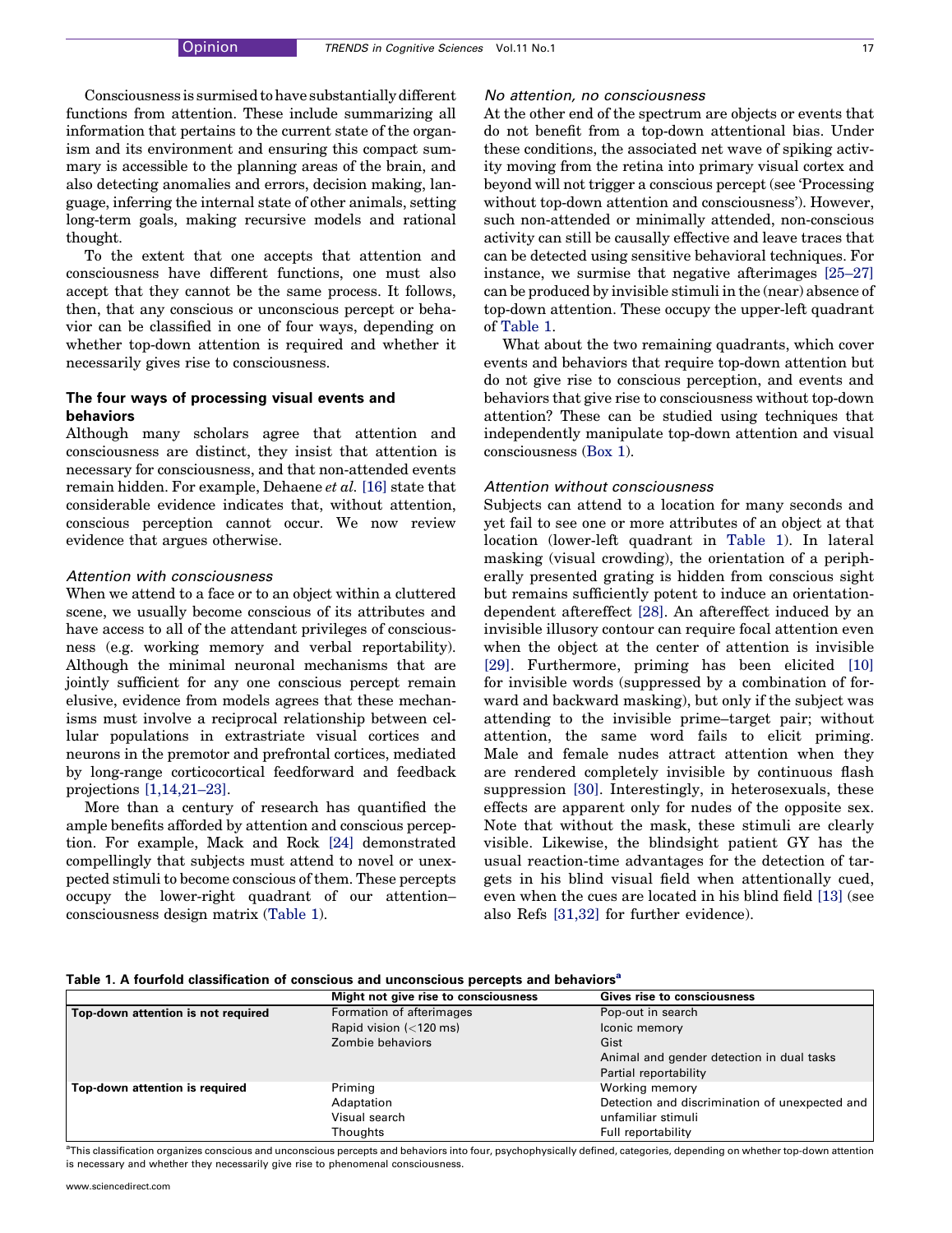#### <span id="page-2-0"></span>Box 1. Psychophysical methods for independent manipulation of visual consciousness and top-down attention

Top-down attention and consciousness can be tightly coupled. To dissociate them, experimental methods are required that manipulate either attention or consciousness, independently or semi-independently, in a specific manner with few side effects. The dual-tasks paradigm [\[36,37\]](#page-5-0) manipulates top-down, focal attention without affecting bottom-up saliency; a central, attentional-demanding discrimination task is presented at the center of gaze, while a secondary stimuli is projected in the periphery (Figure Ia of this box). Subjects carry out either the central task or the peripheral task, or both simultaneously, while the scene and its layout remain the same. Surprisingly, seemingly complex peripheral tasks can be performed equally well under either the single-task or dual-tasks condition [\[38–40\]](#page-5-0), whereas computationally simpler tasks deteriorate when performed simultaneously with the central task (Figure Ib,c). The dual-tasks paradigm quantifies what type of stimulus attributes can be signaled and consciously perceived in the near absence of top-down spatial attention [\[51\].](#page-6-0)

Visual consciousness is manipulated using a multitude of techniques, such as backward masking, standing wave of invisibility, crowding, bistable figures (Figure Id), binocular rivalry, flash suppression, continuous flash suppression [\[26,52\]](#page-5-0), motion-induced blindness and attentional blink (for a review, see Ref. [\[53\]](#page-6-0)). These techniques control the visibility of an object or part of an object in space and time. The dual-tasks paradigm can be combined with these methods, enabling the independent manipulation of top-down attention and consciousness (Figure Ie), although we await a full factorial analysis for many popular experiments ([Box](#page-4-0) 2).



Figure I. The dual-tasks paradigm. (a) The dual-tasks paradigm studies how performance of a secondary task in the periphery (empty red circle) is affected when a centrally presented attention-demanding task (centered red circle) is performed simultaneously. (b) Participants can decide whether a natural scene includes an animal at the same time as performing a central task. Scene categorization task performance (y-axis) remains at the same level under single-task (normalized to 100% on the yaxis) and dual-tasks (depicted as circles with standard error of the mean) conditions. Note that the central task performance (x-axis) also remains the same in single-task (normalized to 100% on the x-axis) and dual-tasks (shown as circles) situations. (c) However, participants are unable to distinguish between a red–green disk and a green-red one when attention is engaged at the center. (d) An example of a bistable conscious percept (Rubin's vase: two silhouettes versus a vase). (e) The effect of withdrawing top-down attention could be characterized by embedding Rubin's vase, a bistable percept, into a dual-tasks experiment [\[54\]](#page-6-0) [\(Box](#page-4-0) 2). Figure Ib,c modified from Ref. [\[38\].](#page-5-0)

Finally, feature-based attention can spread to invisible stimuli [\[33,34\]](#page-5-0). Indeed, when searching for an object in a cluttered scene (e.g. keys in a messy room), attention is paid to an invisible object and its associated features. This research shows that attentional selection does not necessarily engender conscious sensation.

#### Consciousness in the near absence of attention

Conversely, when focusing intensely on one event, the world is not perceived as a tunnel, with everything outside the focus of attention gone (upper-right quadrant in [Table](#page-1-0) 1). We are always aware of some aspects of the world that surrounds us, such as its gist. Indeed, gist is immune from inattentional blindness [\[24\]](#page-5-0): when a photograph was briefly flashed unexpectedly onto a screen, subjects could accurately report a summary of the photograph. In a mere 30 ms presentation time, the gist of a scene can be apprehended. This is insufficient time for top-down attention to play much of a role. Furthermore, because gistis a property associated with the entire image, any process that locally enhances features, such as focal attention, will be of limited use.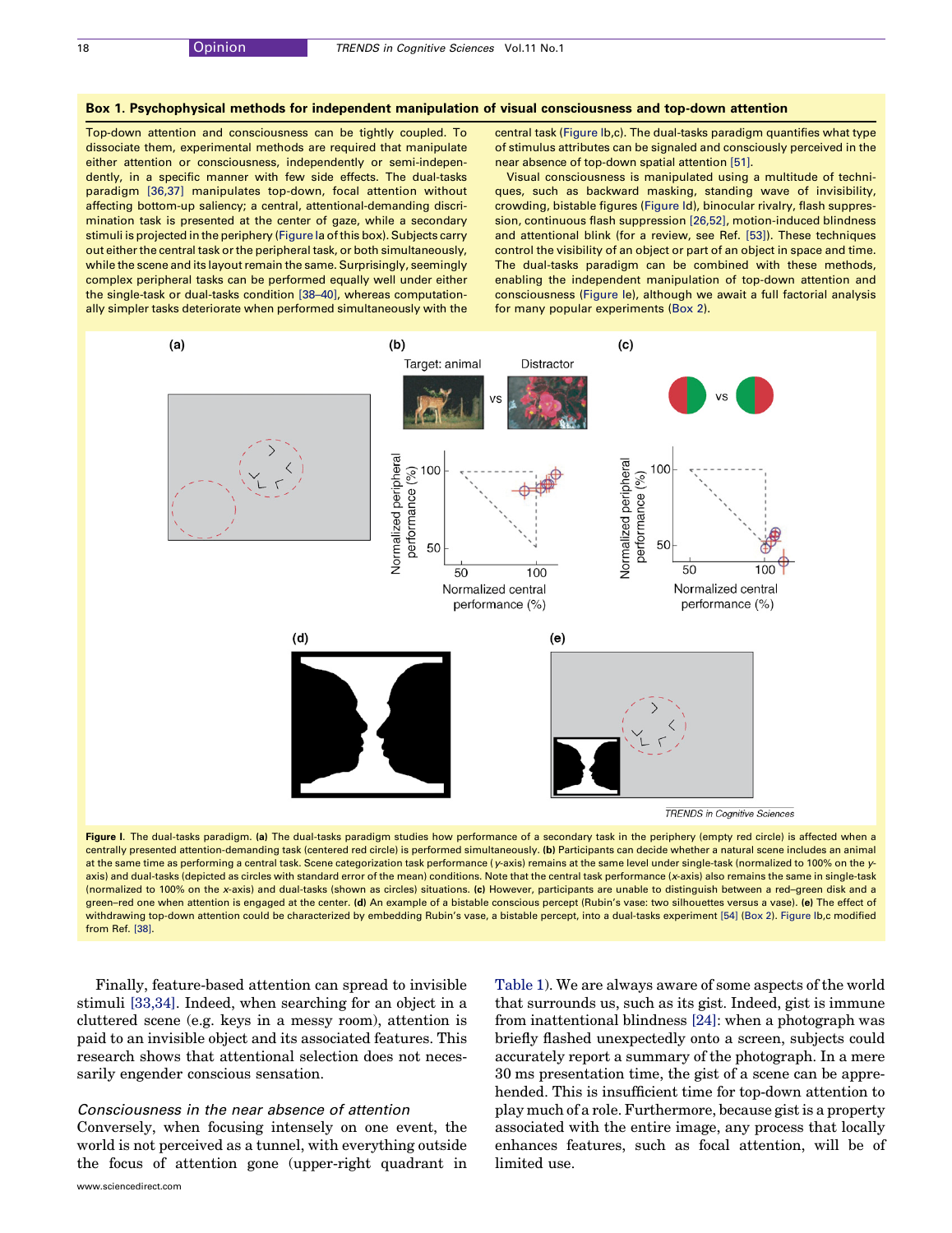A common arrangement in many experiments involves studying the perception of a single object (e.g. a bar) in an otherwise empty display. In this situation, what function would top-down, selective attention need to perform when there is no competing object in or around fixation? Indeed, the most popular neuronal model of attention, biased competition [\[35\],](#page-5-0) predicts that in the absence of competition, no or little attentional enhancement occurs (see also Ref. [\[12\]\)](#page-5-0).

In a dual-tasks paradigm, the subject's attention is drawn to an attentionally demanding central task, while at the same time a secondary stimulus is flashed in the periphery [\[36,37\]](#page-5-0) ([Box](#page-2-0) 1). With focal attention busy at the center, subjects can determine whether a scene contains an animal (or a vehicle) but are unable to distinguish between a red–green and a green–red disk [\[38\]](#page-5-0). Likewise, subjects can distinguish between male and female faces in the periphery or even between famous and non-famous faces [\[39,40\].](#page-5-0) However, remarkably, subjects are frustrated by tasks that are computationally much simpler (e.g. discriminating between a rotated 'L' and a rotated 'T'). Thus, although it cannot be said with certainty that observers do not deploy some top-down attention to the peripheral target in dual-tasks experiments that require training and concentration (i.e. high arousal), it seems that subjects can perform certain discriminations in the near absence of top-down attention. And they are not guessing: they can be confident of their discrimination choices and 'see', albeit often indistinctly, the peripheral stimuli.

#### Processing without top-down attention and consciousness

Visual input can be classified rapidly. As demonstrated by Kirchner and Thorpe [\[41\]](#page-5-0), at  $\sim$ 120 ms, the brain can begin to determine whether a briefly flashed image contains animals or not. At this speed, it is no surprise that subjects often respond without having consciously seen the image; consciousness of the image might come later or not at all. Dual-tasks and dual-presentation paradigms support the idea that such discriminations can occur in the near absence of focal, spatial attention [\[38,42\],](#page-5-0) implying that purely feedforward networks can support complex visual decision making [\[43,44\].](#page-5-0) Supporting this conclusion are neurophysiologically grounded computer models of the feedforward stages of the visual-processing hierarchy [\[45\]](#page-6-0) that achieve human-like performance levels in such categorization tasks (T. Serre et al., unpublished; see [http://cbcl.mit.edu/publications/](http://cbcl.mit.edu/publications/ps/SerreOlivaPoggio06.pdf) [ps/SerreOlivaPoggio06.pdf](http://cbcl.mit.edu/publications/ps/SerreOlivaPoggio06.pdf)).

Animal experiments could prove this assertion. Imagine that all the corticocortical pathways from prefrontal cortex back to visual cortex could be transiently knocked out using a molecular silencing tool (without compromising feedforward processing). That is, for a couple of hours, the brain of a monkey would support only feedforward pathways. It is likely that such an animal could still perform a previously learnt rapid discrimination task with the same level of performance as before the intervention (upper-left quadrant in [Table](#page-1-0) 1), without top-down attention and without conscious perception.

Withdrawing top-down attention from a stimulus and cloaking it from consciousness can have opposing effects. When observers try to find two embedded targets within a rapidly flashed stream of images, they often fail to see the second target, the attentional blink [\[46\].](#page-6-0) Counterintuitively, Olivers and Nieuwenhuis [\[47\]](#page-6-0) found that observers can see both the first and the second targets better when they are distracted by a simultaneous auditory dual task or when they are encouraged to think about task-irrelevant events. Recent work on afterimages, stabilization of bistable figures and complex decision making hint at striking dissociations between the effects of manipulating attention and consciousness independently ([Box](#page-4-0) 2). Such findings are difficult to understand within a framework that aligns top-down attention closely with consciousness.

#### Relationship to other conceptual distinctions

Dehaene and colleagues [\[16\]](#page-5-0) propose a tripartite ontology, based on the global workspace hypothesis of Baars (for an updated view, see Ref. [\[14\]\)](#page-5-0) and Dehaene et al. [\[23\]](#page-5-0), whereby any physical stimulus triggers subliminal, preconscious or conscious processing. What decides the fate of a stimulus is its strength and whether or not top-down attention is deployed. This threefold distinction maps onto our fourfold one if subliminal processing is equated with the two left quadrants and preconscious processing with the upper-right quadrant ([Table](#page-1-0) 1). One important difference is our assumption that consciousness can occur without top-down attention (upper-right quadrant). A priori, there is no fundamental reason why global workspace theory requires actively paying attention to a stimulus in order to be conscious of it. There might be many routes by which the global workspace could be accessed, in addition to that of top-down attention.

#### Do these conclusions hold for real life?

It could be contested that top-down attention without consciousness and consciousness with little or no top-down attention are arcane laboratory curiosities that have little relevance to the real world. We believe otherwise. A lasting insight into human behavior – eloquently articulated by Friedrich Nietzsche – is that much action bypasses conscious perception and introspection. In particular, Goodale and Milner [\[48\]](#page-6-0) isolated highly trained, automatic, stereotyped and fluid visuomotor behaviors that work in the absence of phenomenal experience. As anybody who runs mountain trails, climbs, plays soccer or drives home on automatic pilot knows, these sensorimotor skills – dubbed zombie behaviors [\[49\]](#page-6-0) – require rapid and sophisticated sensory processing. Confirming a long-held belief among trainers, athletes perform better at their highly tuned skill when they are distracted by a skill-irrelevant dual task (e.g. paying attention to tones) than when they pay attention to their exhaustively trained behaviors [\[50\].](#page-6-0)

The history of any scientific concept (e.g. energy, atoms or genes) is one of increasing differentiation and sophistication until its action can be explained in a quantitative and mechanistic manner at a lower, more elemental level. We are far from this ideal in the inchoate science of consciousness. Yet functional considerations and the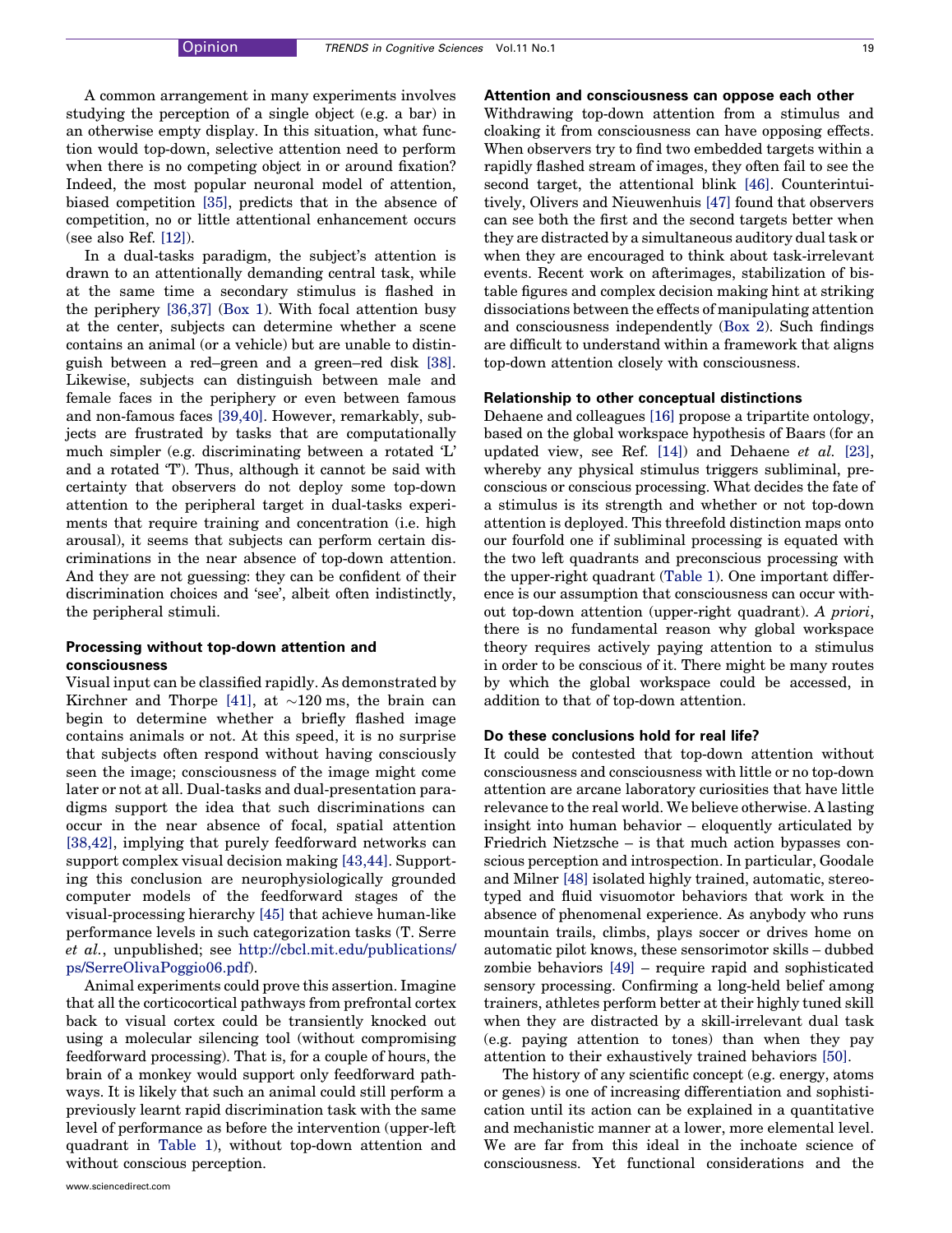#### <span id="page-4-0"></span>Box 2. Can top-down attention and awareness have opposite effects?

Attention and its neuronal correlate can be understood in the context of selection and biased competition [\[35\]](#page-5-0); attention acts as a winnertakes-all, enhancing one coalition of neurons (representing the attended object) at the expense of others (non-attended stimuli). Paradoxically, reducing attention can enhance awareness [\[47\]](#page-6-0) and certain behaviors [\[50\]](#page-6-0).

Consider the formation of afterimages (Figure Ia of this box). If an item is attended to during adaptation, the intensity of the subsequent afterimage becomes weaker and its duration shorter compared with an unattended item [\[55,56\]](#page-6-0) (Figure Ib). However, if the image is perceptually suppressed during adaptation, the afterimage is substantially weakened [\[26,27\].](#page-5-0) Thus, focal attention and consciousness have opposing effects.

Next, consider freezing in bistable perception [\[57\]](#page-6-0) (Figure Ic). During continuous viewing of an ambiguous stimulus, the percept flips stochastically. Yet if the bistable figure is briefly removed (leaving the display empty), the dominant percept at the start of the new display is the same as when the percept disappeared. This freezing is disrupted if spatial attention is distracted from the empty display [\[58\]](#page-6-0), most probably by disrupting memory buildup. This can be thought of as speeding up perceptual switching. Yet distracting focal attention during bistable perception slows down the switching

rate [\[54\]](#page-6-0) (Figure Id). In other words, withdrawing focal attention when the stimulus is invisible (i.e. not consciously seen) disrupts perceptual freezing, whereas withdrawing attention when the stimulus is visible slows down switching.

Finally, consider complex decision making (Figure Ie). The study by Dijksterhuis et al. [\[59\]](#page-6-0) consisted of three phases: examination of items, deliberation and decision. Either four or 12 properties for each of four cars were shown one at a time during the examination phase. Subjects then deliberated for several minutes without the attributes being visible (i.e. subjects had to remember them; this can be thought of as an 'invisible' condition) before making a purchasing decision. Dijksterhuis et al. manipulated whether or not subjects were kept busy by performing a cognitively engaging task during the deliberation period. They concluded that when faced with working-memory overload, an explicit strategy based on deliberate and rational thought leads to poor decision making, whereas distracting subjects while they decide which car to buy greatly increases the probability of a good decision (Figure If). We surmise that if the list of items were present throughout the decision-making period, thereby reducing working-memory load, an attention-distracting task would degrade purchasing performance. Note that a complete independent manipulation of attention and consciousness has not been performed in any of these examples.



Figure I. Three examples of dissociation of the effects of attention and awareness. (a,b) When an adaptor is attended to, the associated afterimage becomes weaker and appears later (blue gradation) [\[55,56\]](#page-6-0); note that the afterimages are fainter than graphically indicated. Yet, paradoxically, when the adaptor is rendered invisible, its afterimage is substantially weakened (pink gradation) [\[26,27\]](#page-5-0). (c,d) When attention is withdrawn from a visible bistable rivalry target (e.g. a Necker cube), the rate of perceptual flips slows down (blue gradation) [\[54\]](#page-6-0). When the target stimulus is intermittently presented (stabilization), the opposite occurs: withdrawing attention from the target causes less stabilization and the perceptual flip rate speeds up (pink gradation) [\[58\]](#page-6-0). (e,f) When confronted with a complex decision for which many items must be remembered (i.e. the list is invisible), distracting subjects from the decision-making process improves performance (pink gradation) [\[59\]](#page-6-0). '(?)' indicates that data are not available at this point. [Figure](#page-2-0) If modified from Ref. [\[59\]](#page-6-0).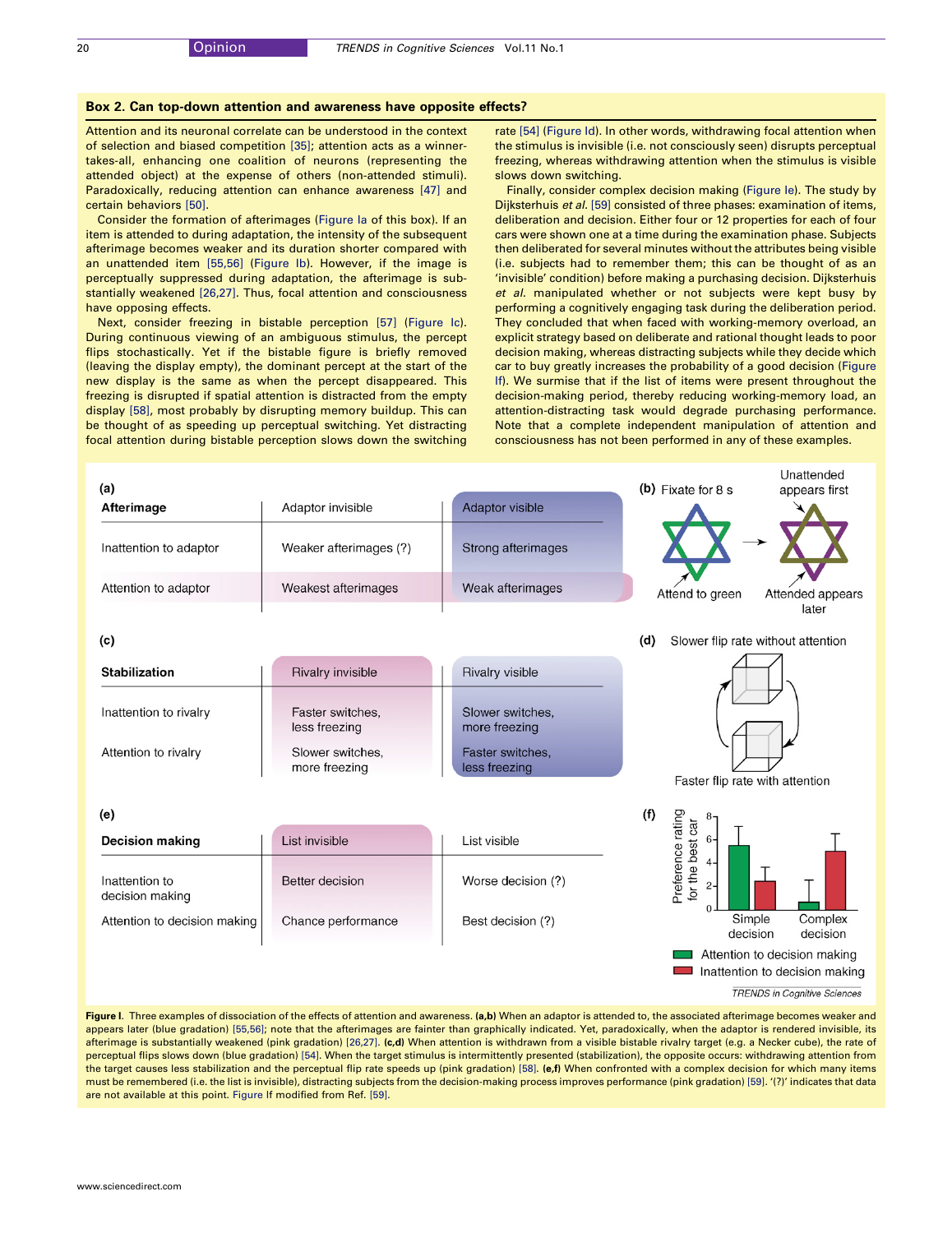#### <span id="page-5-0"></span>Box 3. Questions for future research

- . When studying the neuronal correlates of consciousness (NCC), great care must be taken to untangle the effects of top-down attention from those of consciousness [\[60–62\].](#page-6-0) Have the suggested NCC been confounded by attentional effects?
- . Does perception of gist, a high-level semantic description of a scene (e.g. two people drinking; a man walking a dog), depend on focal, top-down attention? How good are people at describing the gist of novel, natural scenes under dual-tasks conditions?
- What are the neuronal mechanisms that lead to improved zombie behaviors in the near absence of top-down attention [\[50\]](#page-6-0)? Do those aspects of reasoning, language processing and thinking that proceed in the absence of consciousness function better without top-down attention?
- . The arguments outlined in this article also apply for other modalities (i.e. hearing and touch), although it might be difficult to find ways to manipulate awareness of stimuli. Can robust illusions be found to manipulate awareness in other modalities? Can attention be shown without awareness and awareness be shown without attention, and what are the opposing effects of the two in these modalities?

empirical and conceptual work of many scholars over the past decade make it clear that these psychologically defined processes – top-down attention and consciousness – so often conflated, are not the same. This empirical and functional distinction clears the deck for a concerted neurobiological attack on the core problem – that of identifying the necessary and sufficient neural causes of a conscious percept (see Box 3 for Questions for future research).

#### Acknowledgements

Owing to space limitations, we could not discuss all the relevant literature and apologize to those whose work was not cited here. We thank R. Blake, N. Block, A. Cleeremans, S. He, Y. Jiang, R. Kanai, V. Lamme, C. Paffen, and M. Snodgrass for discussion. We thank the participants of our tutorial at ASSC10 Oxford for their feedback. This research was supported by the NIMH, the NSF, the Keck Foundation, the Moore Foundation, and the Tom Slick Research Awards from the Mind Science Foundation.

#### References

- 1 Crick, F. and Koch, C. (2003) A framework for consciousness. Nat. Neurosci. 6, 119–126
- 2 Koch, C. (2004) The Quest for Consciousness: a Neurobiological Approach, Roberts and Publishers
- 3 O'Regan, J.K. and Noe, A. (2001) A sensorimotor account of vision and visual consciousness. Behav. Brain Sci. 24, 939–973
- 4 Posner, M.I. (1994) Attention: the mechanisms of consciousness. Proc. Natl. Acad. Sci. U. S. A. 91, 7398–7403
- 5 Velmans, M. (1996) The Science of Consciousness, Routledge
- 6 Merikle, P.M. and Joordens, S. (1997) Parallels between perception without attention and perception without awareness. Conscious. Cogn. 6, 219–236
- 7 Wundt, W. (1874) Grundzüge der physiologischen Psychologie, Engelmann
- 8 Iwasaki, S. (1993) Spatial attention and two modes of visual consciousness. Cognition 49, 211–233
- 9 Hardcastle, V.G. (1997) Attention versus consciousness: a distinction with a difference. Cognitive Studies. Bulletin of the Japanese Cognitive Science Society 4, 56–66
- 10 Naccache, L. et al. (2002) Unconscious masked priming depends on temporal attention. Psychol. Sci. 13, 416–424
- 11 Lamme, V.A. (2003) Why visual attention and awareness are different. Trends Cogn. Sci. 7, 12–18
- 12 Woodman, G.F. and Luck, S.J. (2003) Dissociations among attention, perception, and awareness during object-substitution masking. Psychol. Sci. 14, 605–611
- 13 Kentridge, R.W. et al. (2004) Spatial attention speeds discrimination without awareness in blindsight. Neuropsychologia 42, 831–835
- 14 Baars, B.J. (2005) Global workspace theory of consciousness: toward a cognitive neuroscience of human experience. Prog. Brain Res. 150, 45– 53
- 15 Block, N. (2005) Two neural correlates of consciousness. Trends Cogn. Sci. 9, 46–52
- 16 Dehaene, S. et al. (2006) Conscious, preconscious, and subliminal processing: a testable taxonomy. Trends Cogn. Sci. 10, 204–211
- 17 Bachman, T. (2006) A single metatheoretical framework for a number of conscious-vision phenomena. In Psychological Science Around the World (Jing, Q., ed.), pp. 229–242, Psychology Press
- 18 Itti, L. and Koch, C. (2001) Computational modelling of visual attention. Nat. Rev. Neurosci. 2, 194–203
- 19 Parkhurst, D. et al. (2002) Modeling the role of salience in the allocation of overt visual attention. Vision Res. 42, 107–123
- 20 Peters, R.J. et al. (2005) Components of bottom-up gaze allocation in natural images. Vision Res. 45, 2397–2416
- 21 Tononi, G. and Edelman, G.M. (1998) Consciousness and complexity. Science 282, 1846–1851
- 22 Lamme, V.A. and Roelfsema, P.R. (2000) The distinct modes of vision offered by feedforward and recurrent processing. Trends Neurosci. 23, 571–579
- 23 Dehaene, S. et al. (2003) A neuronal network model linking subjective reports and objective physiological data during conscious perception. Proc. Natl. Acad. Sci. U. S. A. 100, 8520–8525
- 24 Mack, A. and Rock, I. (1998) Inattentional Blindness, MIT Press
- 25 Hofstoetter, C. et al. (2004) Motion-induced blindness does not affect the formation of negative afterimages. Conscious. Cogn. 13, 691–708
- 26 Tsuchiya, N. and Koch, C. (2005) Continuous flash suppression reduces negative afterimages. Nat. Neurosci. 8, 1096–1101
- 27 Gilroy, L.A. and Blake, R. (2005) The interaction between binocular rivalry and negative afterimages. Curr. Biol. 15, 1740–1744
- 28 He, S. et al. (1996) Attentional resolution and the locus of visual awareness. Nature 383, 334–337
- 29 Montaser-Kouhsari, L. and Rajimehr, R. (2004) Attentional modulation of adaptation to illusory lines. J. Vis. 4, 434–444
- 30 Jiang, Y. et al. (2006) A gender- and sexual orientation-dependent spatial attentional effect of invisible images. Proc. Natl. Acad. Sci. U.S.A., DOI: 10.1073/pnas.0605678103 [\(http://www.pnas.org](http://www.pnas.org/))
- 31 Rajimehr, R. (2004) Unconscious orientation processing. Neuron 41, 663–673
- 32 Sumner, P. et al. (2006) Attentional modulation of sensorimotor processes in the absence of perceptual awareness. Proc. Natl. Acad. Sci. U. S. A. 103, 10520–10525
- 33 Melcher, D. et al. (2005) Implicit attentional selection of bound visual features. Neuron 46, 723–729
- 34 Kanai, R. et al. The scope and limits of top-down attention in unconscious visual processing. Curr. Biol. (in press)
- 35 Desimone, R. and Duncan, J. (1995) Neural mechanisms of selective visual attention. Annu. Rev. Neurosci. 18, 193–222
- 36 Sperling, G. and Dosher, B. (1986) Strategy and optimization in human information processing. In Handbook of Perception and Human Performance (Boff, K.R. et al., eds), pp. 1–65, Wiley
- 37 Braun, J. and Julesz, B. (1998) Withdrawing attention at little or no cost: detection and discrimination tasks. Percept. Psychophys. 60, 1–23
- 38 Li, F.F. et al. (2002) Rapid natural scene categorization in the near absence of attention. Proc. Natl. Acad. Sci. U. S. A. 99, 9596–9601
- 39 Reddy, L. et al. (2006) Face identification in the near-absence of focal attention. Vision Res. 46, 2336–2343
- 40 Reddy, L. et al. (2004) Face-gender discrimination is possible in the near-absence of attention. J. Vis. 4, 106–117
- 41 Kirchner, H. and Thorpe, S.J. (2006) Ultra-rapid object detection with saccadic eye movements: visual processing speed revisited. Vision Res. 46, 1762–1776
- 42 Rousselet, G.A. et al. (2002) Parallel processing in high-level categorization of natural images. Nat. Neurosci. 5, 629–630
- 43 VanRullen, R. et al. (2001) Feed-forward contour integration in primary visual cortex based on asynchronous spike propagation. Neurocomputing 38, 1003–1009
- 44 VanRullen, R. and Koch, C. (2003) Visual selective behavior can be triggered by a feed-forward process. J. Cogn. Neurosci. 15, 209– 217